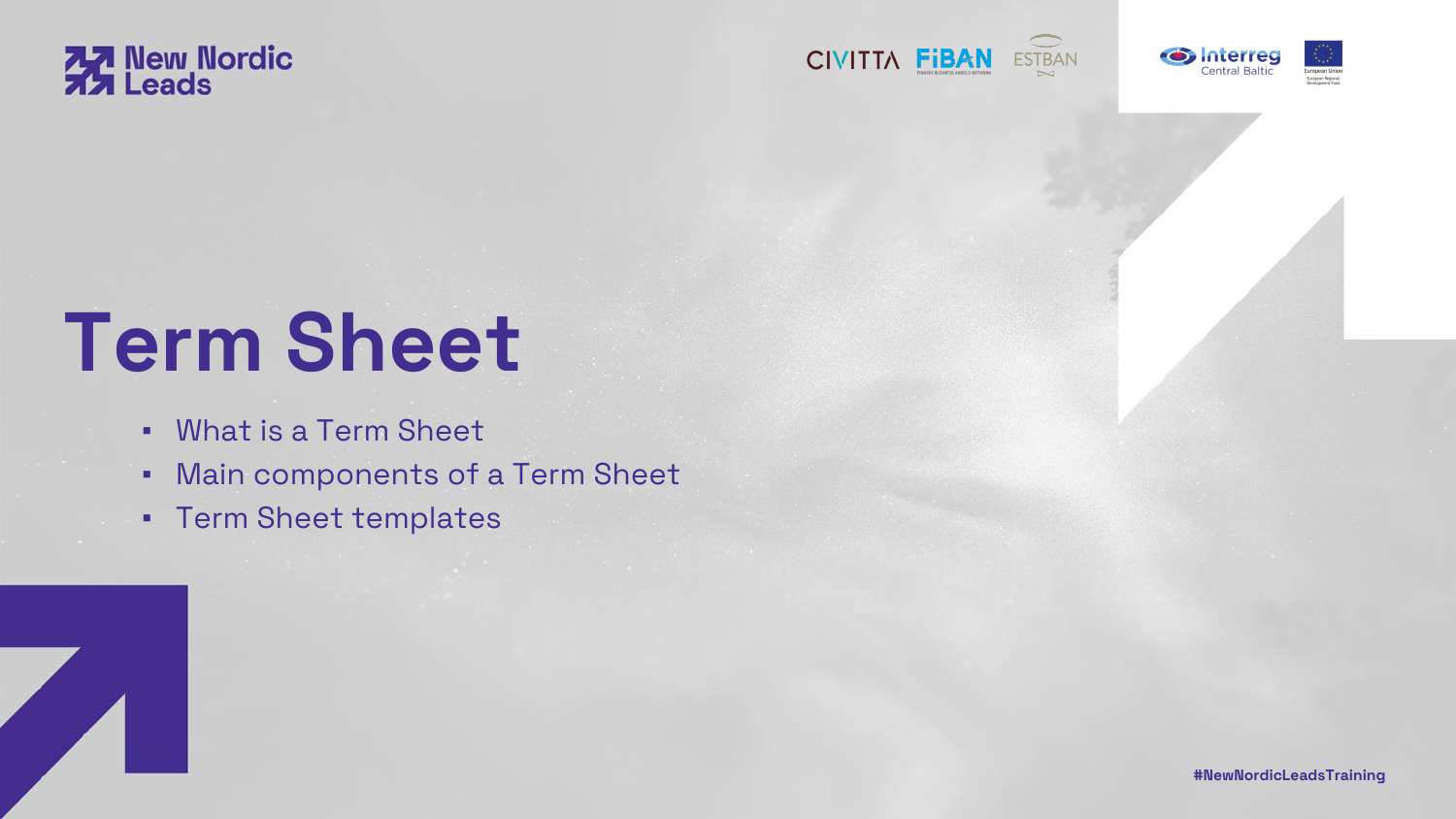- **Term Sheet** is a **non-binding** document between founder(s) and investor(s) that  $\mathbf{z}$ outlines basic terms and conditions of an investment
- It does **not guarantee** an investment. It serves as a basis for **further discussions** and  $\blacksquare$ **more detailed legally binding documents** (i.e investment agreement, shareholders agreement, share purchase agreement).
- In the process of raising an investment Term Sheet is formed after successful  $\boldsymbol{\lambda}$ consultations between founder(s) and (lead) investor(s). Usually, it is agreed upon **before due diligence**.



# **What is a Term Sheet?**









### **Raising an investment**

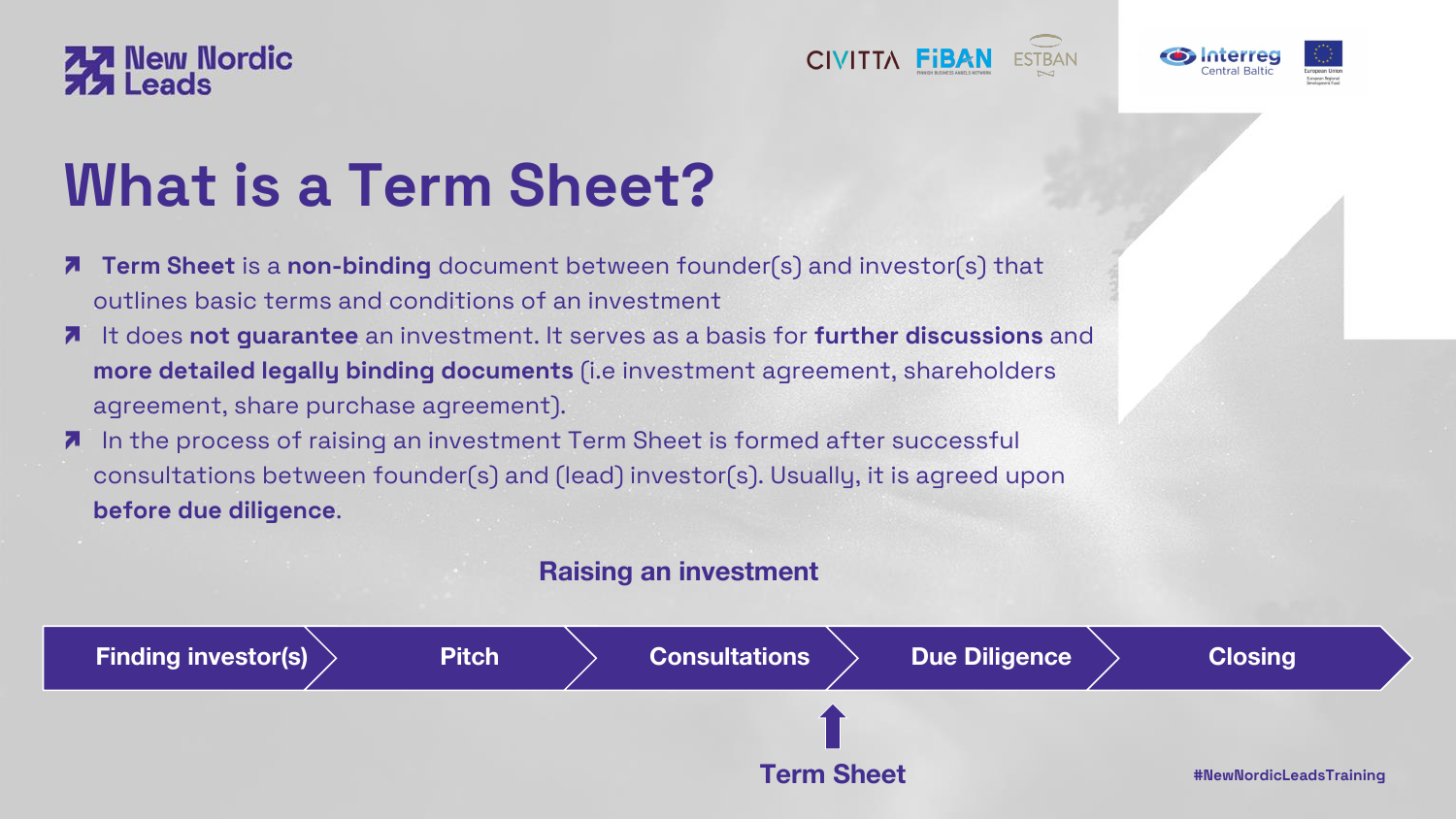- **Investment specific information:**   $7\overline{ }$ 
	- **. Investment size** amount of money that investor(s) allocate to the company with the expectation of a positive return
	- **Equity distribution** different parties' ownership share of the company
	- **Value of the company**  company's total value, estimated cost to purchase company
	- **Capital structure**  mix of debt and equity used to finance company's assets and operations
- **Shares:** 7
	- **Liquidation preference**  clause in a contract that dictates the payout order in case of a corporate liquidation
	- that company.
	- **Pre-emption** the right to purchase a company's new shares before they are offered to anyone else
	-
	- rights force the minority shareholders to accept whatever deal is negotiated by majority shareholders.

#### **Other agreed terms:** 71

- **Board seats**  executive committee that jointly supervises activities of an organization
- provides for can be consummated
- **Confidentiality**  keeping sensitive information private; non-disclosure of sensitive information

**#NewNordicLeadsTraining**



## **77** New Nordic

# **Main components of a Term Sheet**

#### **The specific contents and conditions of the Term Sheet differ from transaction to transaction**







**• Dilution** – company's issuance of additional stock that results in a decrease in existing stockholders' ownership percentage of

**Exampler vesting** - a process by which founder "earns" stock over a period of time depending on performance and commitment **Tag along and drag along** - tag-along rights give minority shareholders negotiating rights in the event of a sale, drag-along

**• Closing conditions** – events that must take place or tasks that must be completed before the transaction the agreement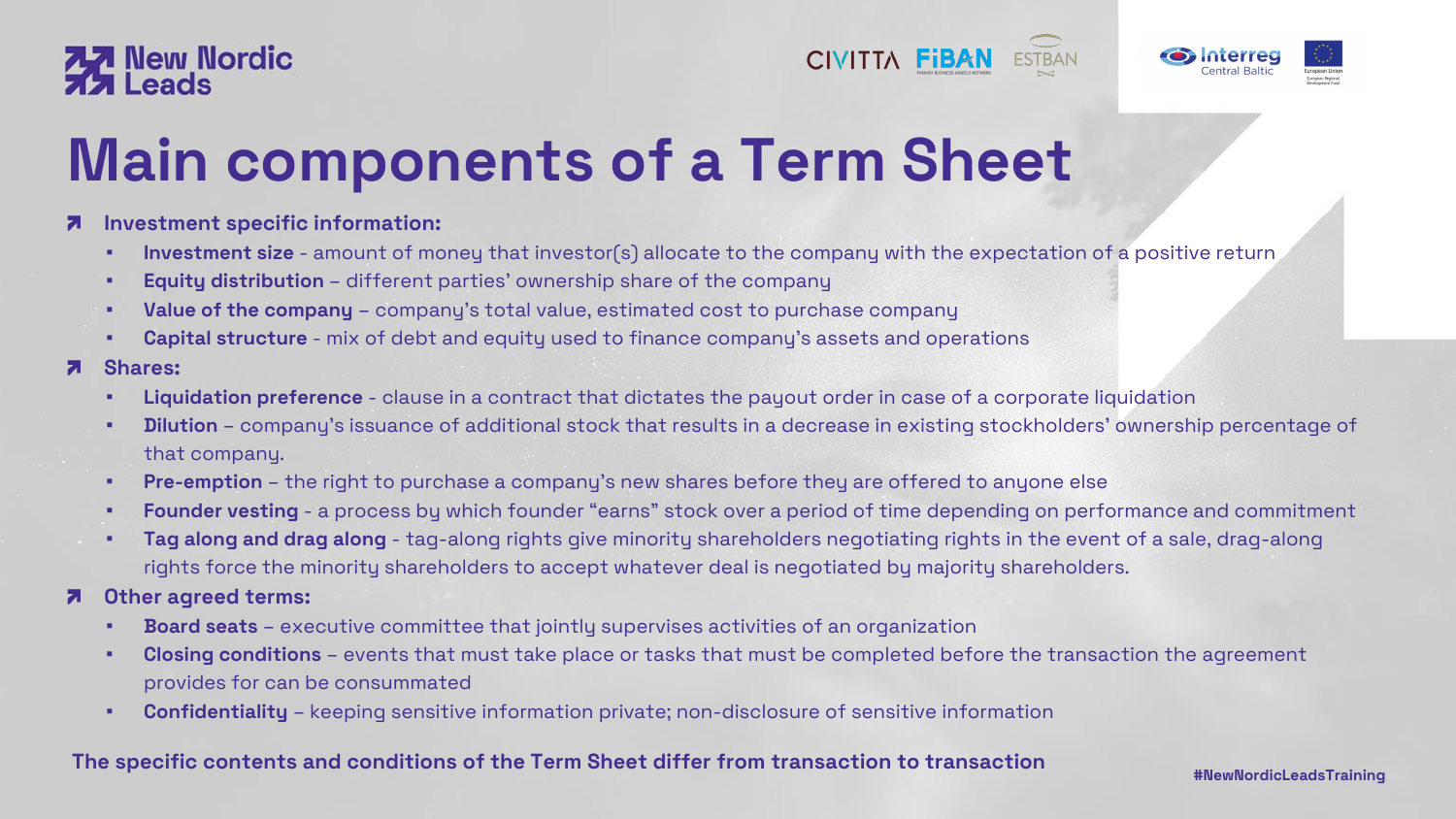**Q: Can the term sheet phase be skipped and can a round be closed without it?**

**A:** Yes, but it is recommended to have at least something like a term sheet, since it serves as a warrant that all parties understand the main terms of the round in the same way.

**Q: Should all the investors sign the term sheet?**

**A:** Not necessarily, but it is recommended to have some written confirmation that the investor has understood the terms of the round and what is the planned sum of investment. Sometimes the term sheet serves as good validation of investor commitment.

#### **Q: Who prepares a term sheet?**

**A:** Usually, the (lead) investor prepares the term sheet for the startup, but it is also possible that a startup prepares a basic term sheet to outline the basic conditions of an investment.







**#NewNordicLeadsTraining**





# **FAQ 1/2**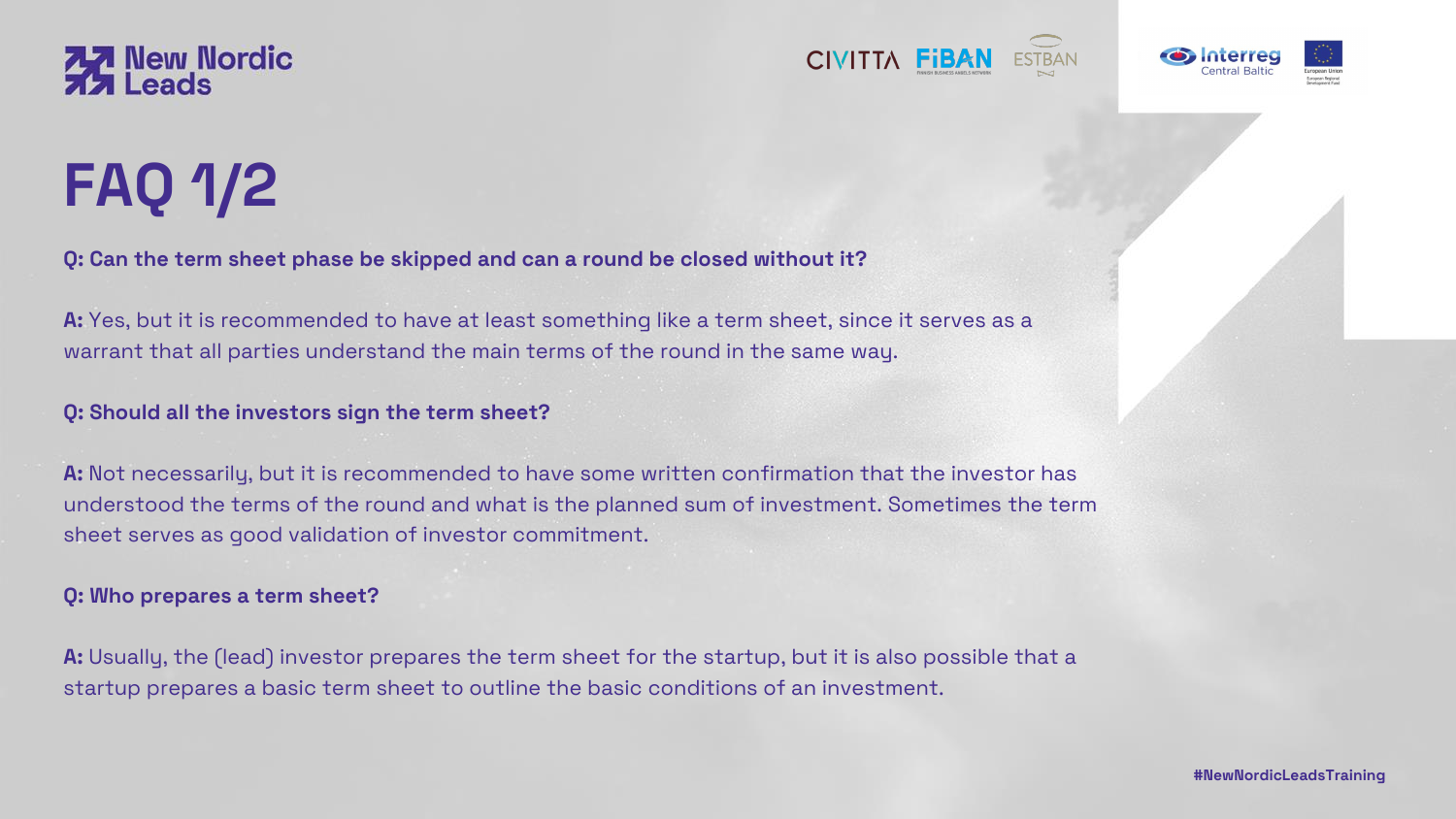### **Q: What is the timeline from Term Sheet to funding?**

**A:** The timeline varies from deal to deal, but tends to be longer with bigger investments. Next steps include the Due Diligence as well as compiling and signing the investment documents. For early stage companies this process can take 2-3 months.

#### **Q: Should the startup hire a lawyer to compile the term sheet?**

**A:** Usually, it is a good idea to involve a legal specialist, when negotiating the terms. However, if you are using model documents commonly used in your country and you feel confident in the terminology then you may opt out of involving a lawyer.

#### **Q: Do you sign a term sheet in each funding round?**

**A:** Usually, a term sheet is signed at each funding round.









**#NewNordicLeadsTraining**



## **77 New Nordic**<br> **77 Leads**

# **FAQ 2/2**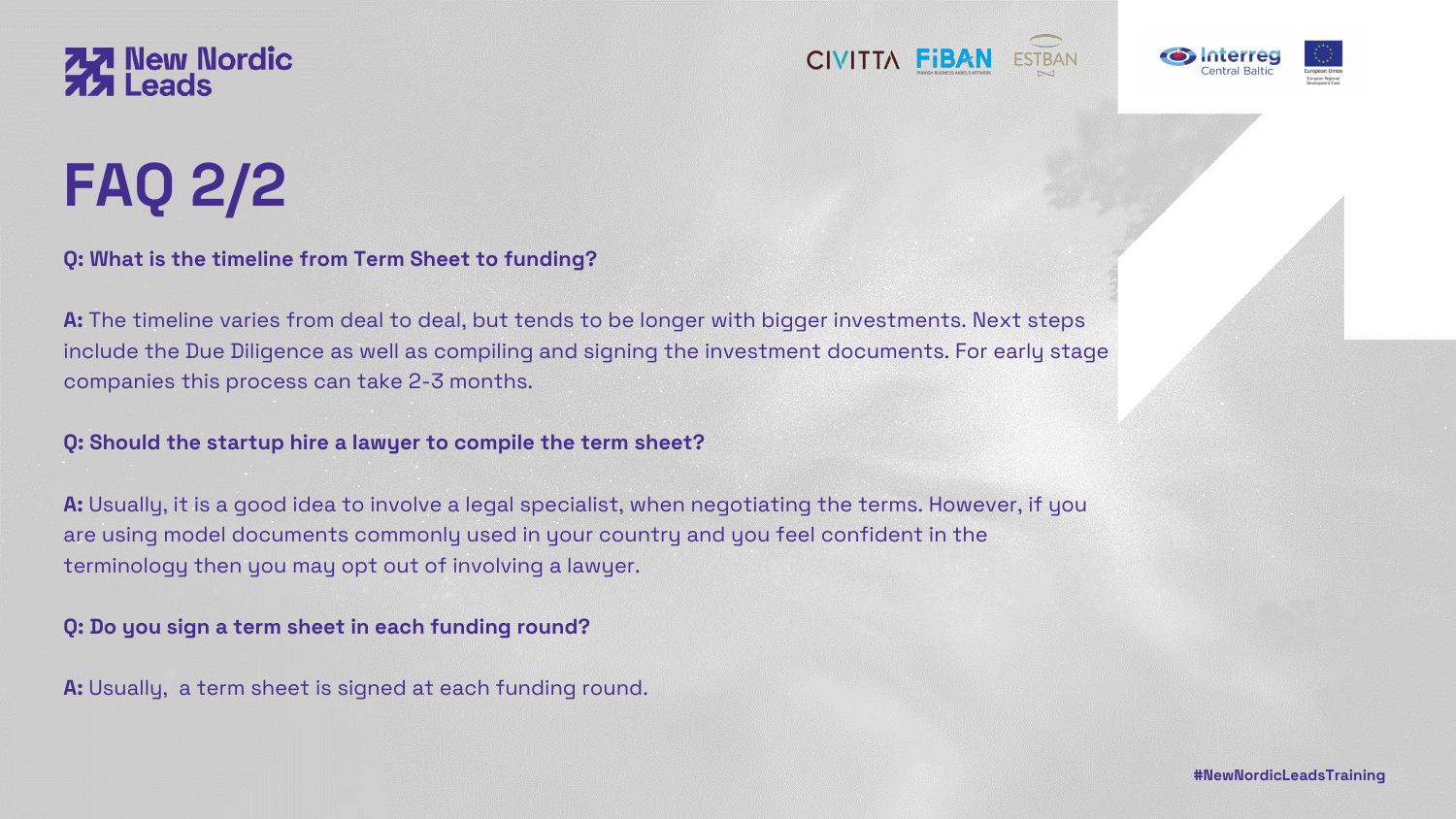- **FiBAN** Ζ
	- Documents available to FiBAN members

## **7** Seriesseed

**· Two Term Sheet templates** 







### **[StartupTools](https://startuptools.org/fi/term-sheet/)**

**Example 2** Seed investment Term Sheet

**• Template Term Sheet for ordinary shares** 

### **[Y Combinator](https://www.ycombinator.com/documents/)**





| <b>Equity Investment</b><br><b>Term Sheet</b> | <b>Seed Convertible</b><br><b>Loan Term Sheet</b> |  |
|-----------------------------------------------|---------------------------------------------------|--|
| See disclaimer                                | See disclaimer                                    |  |

▪ SAFE

 $\overline{\bf z}$ 

 $\overline{\phantom{a}}$ 

## **[NVCA](https://nvca.org/model-legal-documents/) (USA)** ▪ Term Sheet

**#NewNordicLeadsTraining**